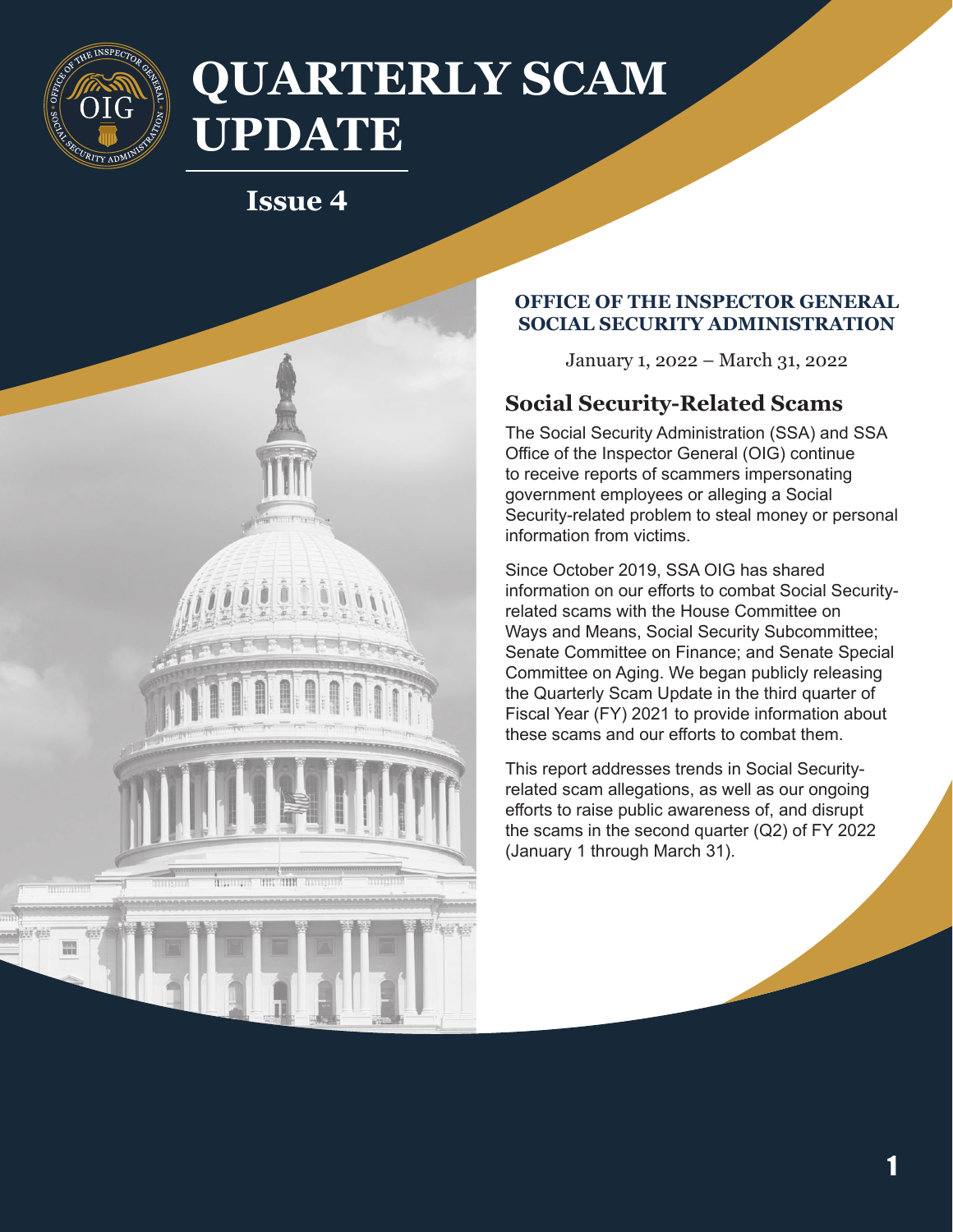



1. The number of Social Security-related scam allegations OIG receives may not reflect all Social Security-related scams. This is because the allegations are self-reported. For the same reason, allegations of financial losses to scammers may not reflect actual losses.

2. These scams primarily use the telephone, but a small number of scams are reported to have been perpetuated through email, social media, text message, or U.S. mail.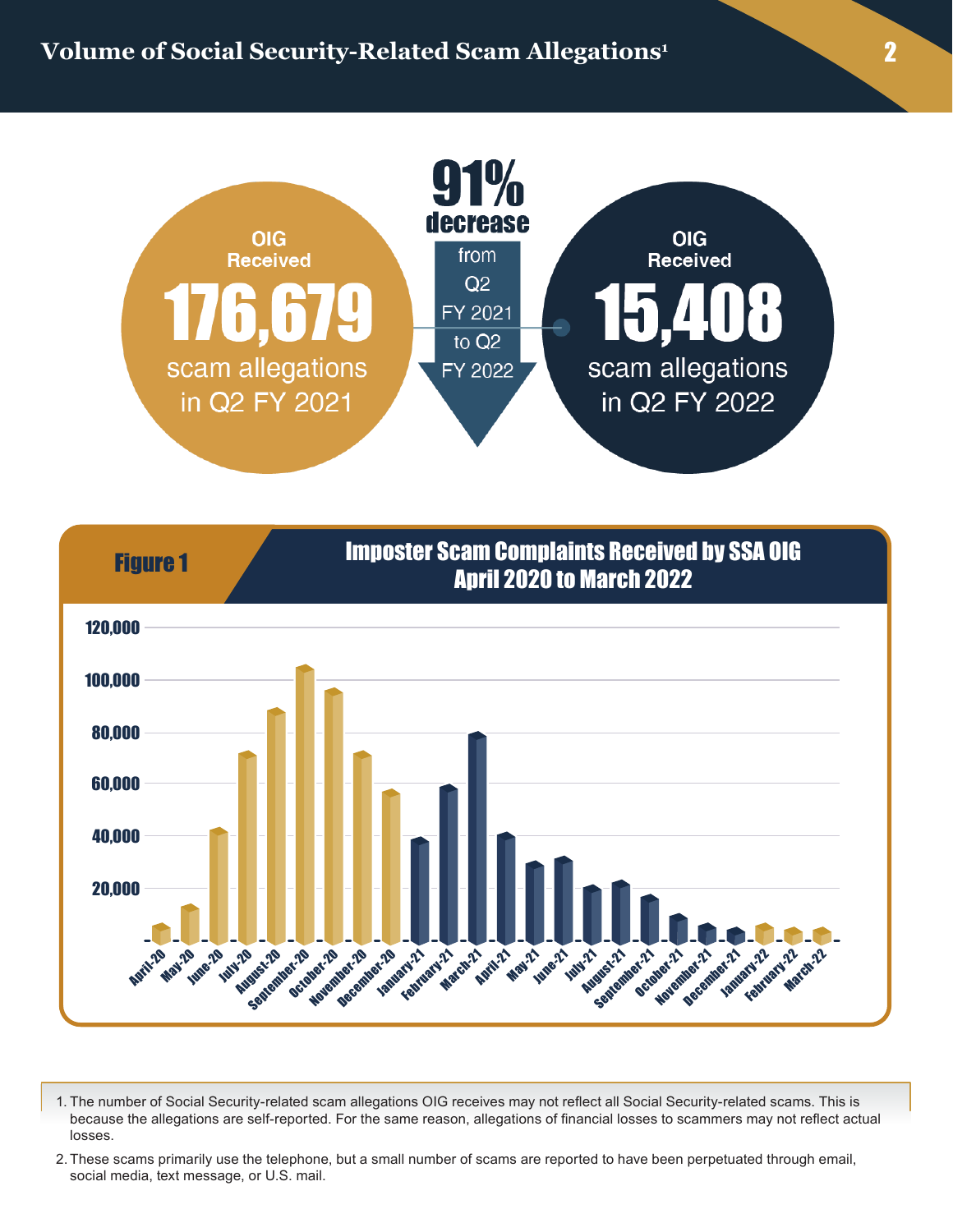## Q1 and Q2 FY 2022 Complaint Trends – Percentage of Total Imposter Allegations from the [Scam Reporting Form](https://secure.ssa.gov/ipff/home)3

| <b>Complaint Characteristics</b>                                                                                                                                                  | Q1<br>10/1/21-12/31/21 | Q <sub>2</sub><br>1/1/22-3/31/22 |
|-----------------------------------------------------------------------------------------------------------------------------------------------------------------------------------|------------------------|----------------------------------|
| The imposter mentioned a problem with<br>your Social Security number                                                                                                              |                        | 56.1% 43.8%                      |
| The imposter mentioned a problem with<br>your Social Security benefits                                                                                                            |                        | 14.7% 16.3%                      |
| The imposter used documents or<br>images (such as a federal logo) when<br>communicating with you                                                                                  | 8.6%                   | 10.3%                            |
| The scam involved the impersonation<br>of officials from federal, state, or local<br>government agencies other than the<br><b>Social Security Administration</b>                  |                        | 41.5% 39.4%                      |
| The imposter mentioned a coronavirus<br>or COVID-19 related issue, or referred<br>to a coronavirus or COVID-19 stimulus<br>check, stimulus payment, or economic<br>impact payment |                        |                                  |
| None of the Above                                                                                                                                                                 |                        | 20% 27.5%                        |

Note: The percentages were calculated based on the total number of allegations each quarter. The percentages do not add to 100 percent because individual allegations may include more than one complaint characteristic.

3. We have been tracking Social Security-related scam allegations since April 2018. We launched the dedicated online reporting form in November 2019, which increased our ability to track scam reports. We also receive allegations from other sources, including OIG's Hotline and directly from SSA employees.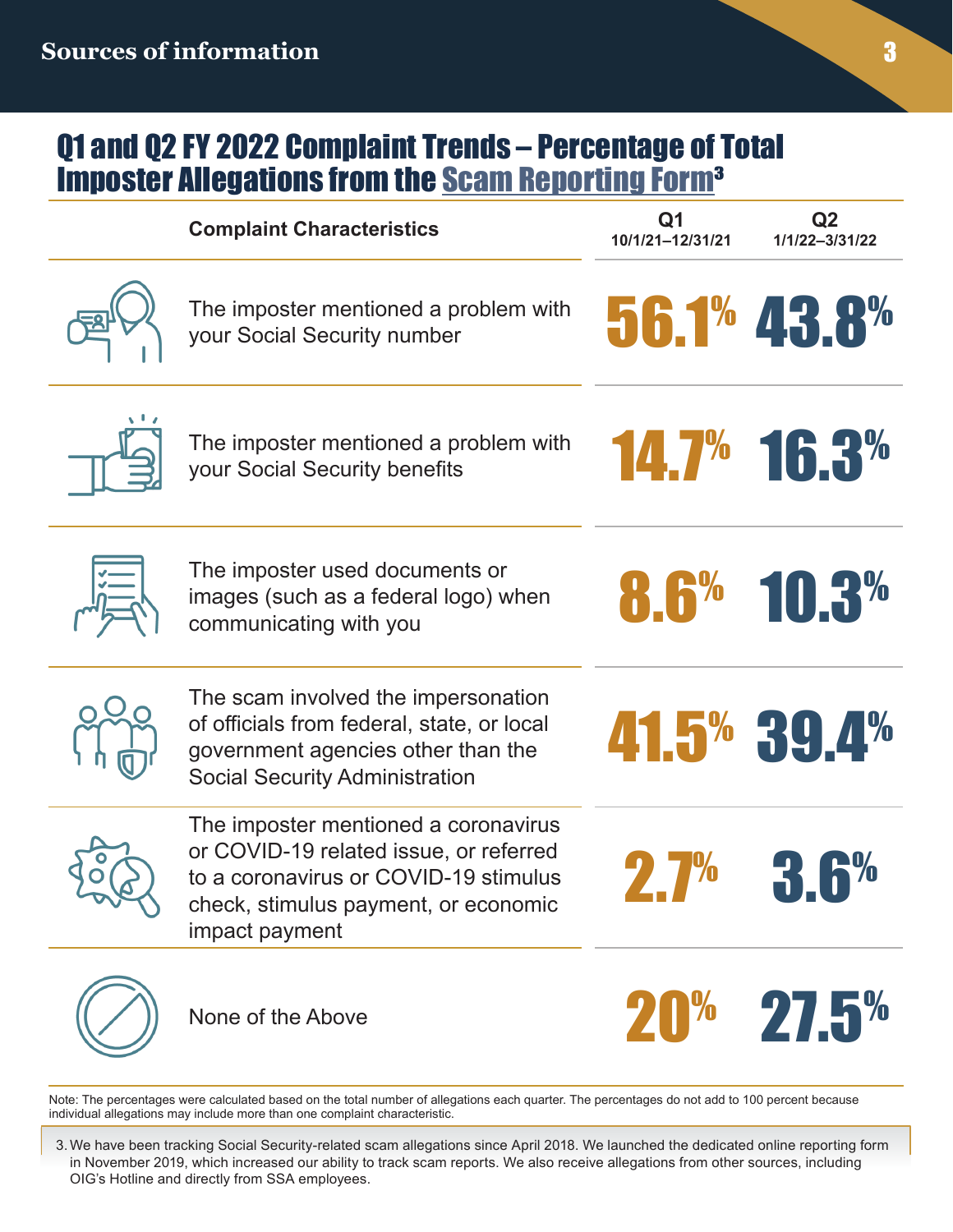In previous quarters, we reported that more individuals under 50 years of age reported financial losses to government imposter scams than those 50 and older. We also reported that individuals 50 and older reported losses that were higher than losses reported by those under 50. This quarter, these trends changed; more individuals 50 years of age or older reported financial losses than those under 50, and individuals under 50 reported slightly higher losses as compared with individuals over 50.

29 and Under: 240

 $T_{\rm c}$  and  $T_{\rm c}$  are Im-

**Total Reported** 

Payments to Imposters

id over J

29 and under 30 to 49 50 to 69

> 70 to 84: 186 85 and over: 13

Figures 3 and 4, below, break down these trends for Q2 FY 2022. The analysis is based upon data from complainants who voluntarily self-reported both a date of birth and a dollar value loss. Figure 3 shows there were 523 reports of financial loss among individuals 50 and older and 497 reported losses by individuals 49 and younger. Figure 4 shows that individuals between 30 and 49 and individuals between 50 and 69 reported slightly higher than losses reported by individuals between 70 and 84 years of age. However, the 13 individuals ages 85 and older who reported loss reported the highest average financial loss.

#### **Figure 2**

## Number of Reported Payments to Imposters, by Reported Age

**\$12.437** 

**1/1/2022 – 3/31/2022**

**\$7.564** 



## Average Dollar Value Reported Payments to Imposters, by Reported Age

**1/1/2022 – 3/31/2022**

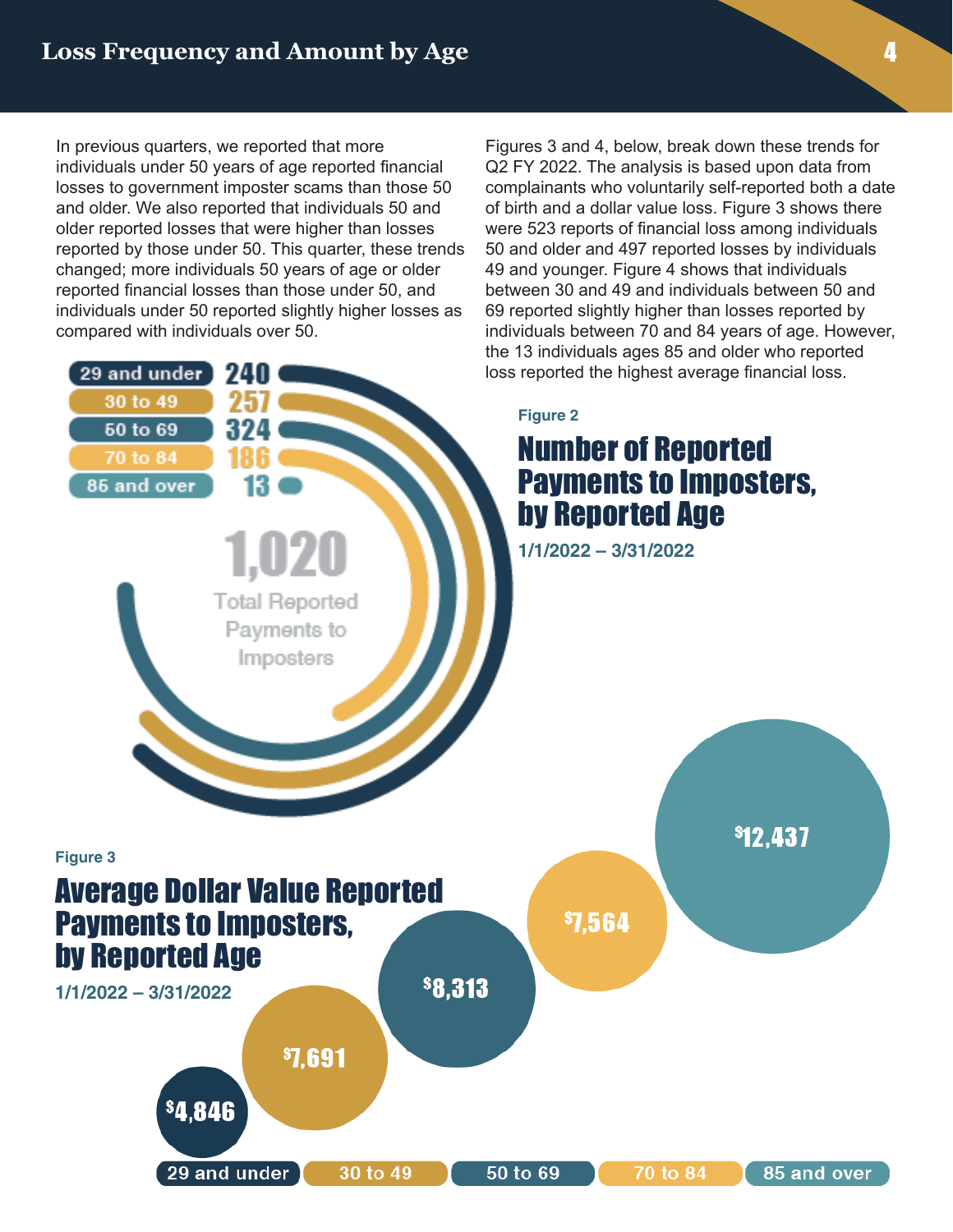**We combat Social Security-related scams by investigating scam allegations and by partnering with SSA to engage in public outreach to inform citizens how to recognize, respond to, and report scams. Below are some outreach and investigative highlights from this reporting period.**



### Slam the Scam Day:

March 10, 2022, marked our third annual National Slam the Scam Day. Slam the Scam Day is an initiative to raise public awareness of the pervasive Social Securityrelated and other government imposter scams that continue to plague the nation and is an initiative supporting the Federal Trade Commission's Consumer Protection Week. Our goal was to raise awareness of the tactics scammers use and encourage the public to hang up on scammers. We continue to increase the reach and impact of our effects with each successive Slam the Scam Day. This year, we held a press call, participated in English and Spanish Twitter chats, had a Facebook Live event, and spread our message on social media. Twenty Members of Congress shared Slam the Scam messages on social media or through press releases. The Senate passed a resolution designating March 10, 2022, as "National 'Slam the Scam Day." Other government agencies, companies, and nonprofit organizations also helped share our Slam the Scam message, including through press releases, social media, and print.

# Highlights from the 3rd National Slam the Scam Day

**March 10, 2022**

#### **News Media Coverage Estimated Audience**



**Online & Print** 48,000 **Television**



**Phone Scam Public Service Announcement (PSA) during National Consumer Protection Week (NCPW)**

441 NNN+ **Estimated Audience**

#### **Store Participation**



### 3,691





# 8,000

**Stores Broadcast SSA's PSA**

#### **Social Media**



84,000 **impressions during NCPW**

55,000 **impressions during NCPW**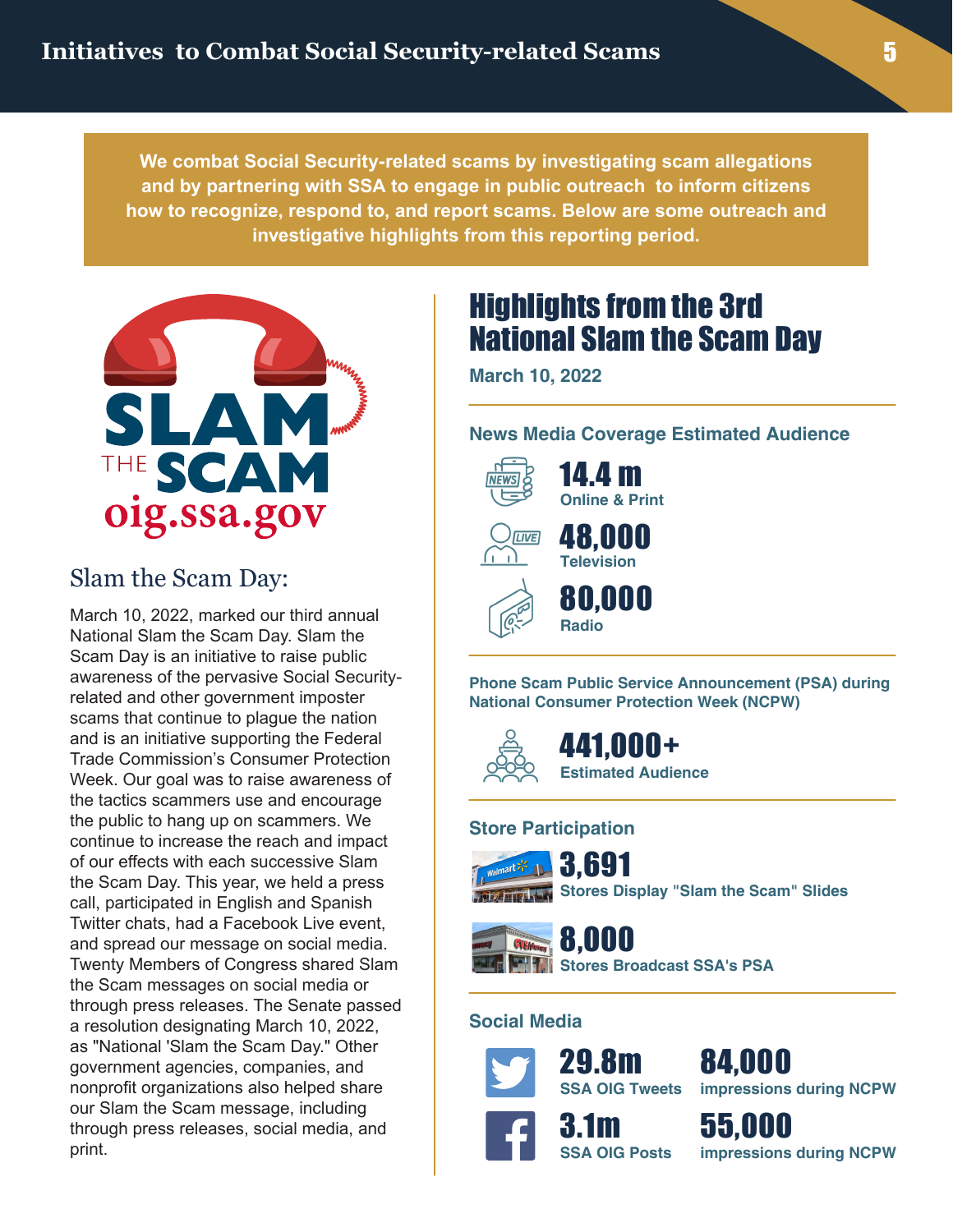**In Q2 FY 2022, SSA mailed 47 million letters to the public with a fraud message printed on the back of envelopes. Through May 6, 2022, the Agency had mailed approximately 545 million of these letters in total.**





 $\blacktriangleright$ 

**SSA's latest Scam Awareness Public Service Announcement, which started airing in late October 2021, has generated 29.7 million impressions in FY 2022 Q2.**



#### Co-Conspirator in a Major Imposter Scam Investigation Sentenced to 9 Years in Prison:

Also highlighted in our [Spring 2022 Semiannual Report to Congress](https://oig.ssa.gov/assets/uploads/office-of-the-inspector-general-oig-semiannual-report-to-congress-final.pdf), from April 2019 to March 2020, a California man participated in a scheme in which victims were told that their SSNs had been linked to crimes and outstanding warrants were issued for their arrests. The man and his coconspirators further told victims that to clear the arrest warrants, they should withdraw their savings and send cash by mail to other members of the scheme. In March 2021, the man pleaded guilty to conspiracy to commit mail fraud and wire fraud. In March 2022, a U.S. District Court judge sentenced him to 9 years in federal prison, and 3 years of supervised release and ordered him to pay \$490,500 in restitution to the victims. The case resulted from a joint investigation with Homeland Security Investigations, U.S. Department of the Treasury Inspector General for Tax Administration, and several additional state and local law enforcement agencies. You can read more about the case [here](https://www.justice.gov/usao-cdca/pr/lake-elsinore-man-sentenced-9-years-federal-prison-bagman-role-scheme-defraud-elderly).